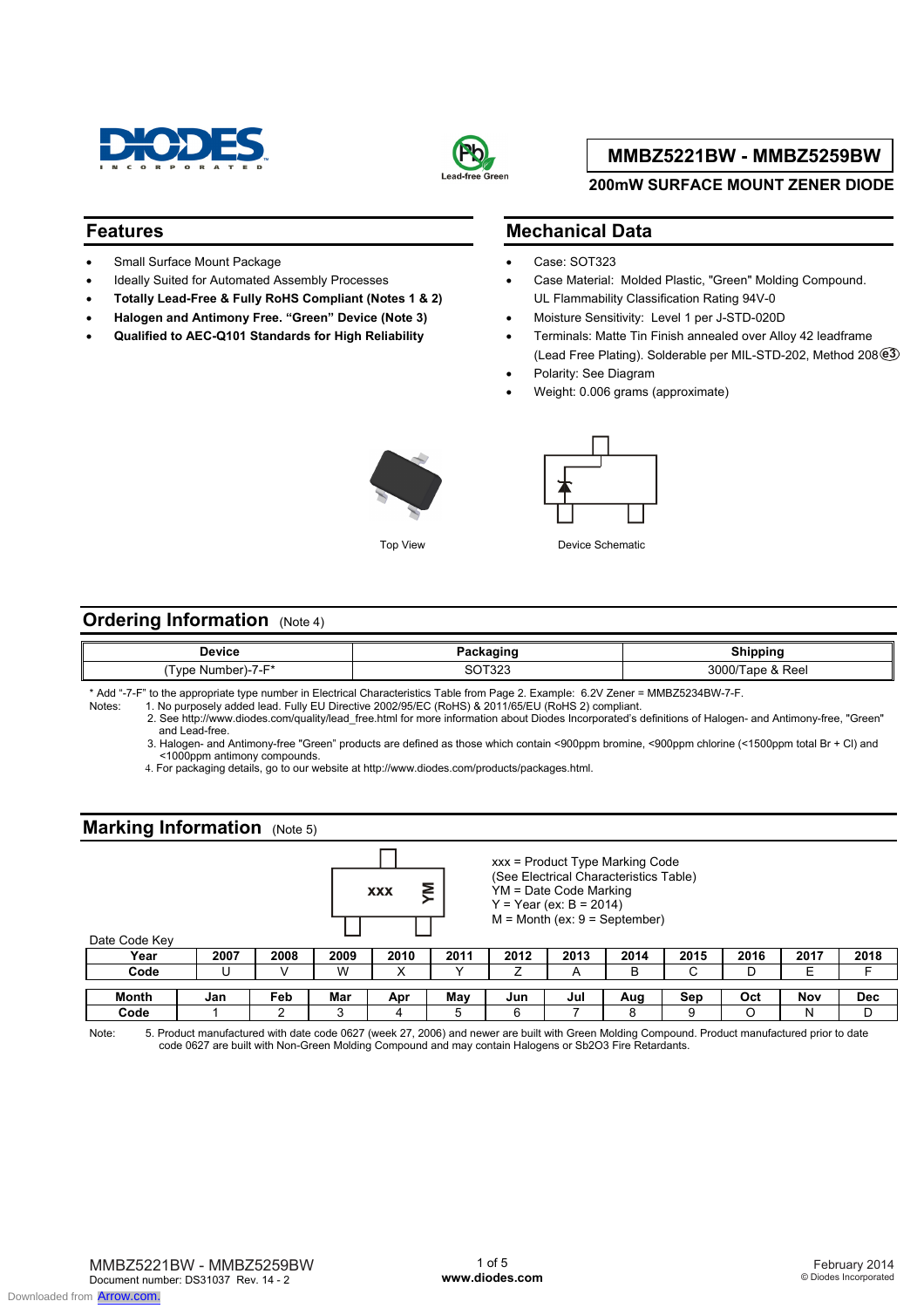

| <b>Maximum Ratings</b> (@TA = +25°C, unless otherwise specified.) |                |               |       |      |  |  |  |  |
|-------------------------------------------------------------------|----------------|---------------|-------|------|--|--|--|--|
| Characteristic                                                    |                | <b>Symbol</b> | Value | Unit |  |  |  |  |
| Forward Voltage                                                   | @ $I_F = 10mA$ |               |       |      |  |  |  |  |
|                                                                   |                |               |       |      |  |  |  |  |

# **Thermal Characteristics**

| Characteristic                                       | Svmbol    | Value           | Unit |
|------------------------------------------------------|-----------|-----------------|------|
| Power Dissipation (Note 6)                           |           | 200             | mW   |
| Thermal Resistance, Junction to Ambient Air (Note 6) | $R_{AJA}$ | 625             | °C/W |
| Operating and Storage Temperature Range              | J. ISTG   | $-65$ to $+150$ |      |

Notes: 6. Mounted on FR4 PC Board with recommended pad layout which can be found on our website at http://www.diodes.com/datasheets/ap02001.pdf.

# **Electrical Characteristics** (@TA = +25°C, unless otherwise specified.)

|                              | Zener Voltage Range (Note 7) |                  |        | <b>Maximum Zener Impedance</b><br><b>Test Current</b><br>(Note 8) |                  | <b>Maximum Reverse</b><br>Leakage Current (Note 7) |                         |                  |                         |
|------------------------------|------------------------------|------------------|--------|-------------------------------------------------------------------|------------------|----------------------------------------------------|-------------------------|------------------|-------------------------|
| <b>Type</b><br><b>Number</b> | <b>Marking</b><br>Code       |                  | Vz@lzT |                                                                   | <b>Izt</b>       | ZzT @ IzT                                          | Zzk @ Izk<br>$= 0.25mA$ | <b>IR</b>        | @ VR                    |
|                              |                              | Nom (V)          | Min(V) | Max (V)                                                           | mA               | Ω                                                  |                         | μA               | $\overline{\mathsf{v}}$ |
| MMBZ5221BW                   | KC1                          | $\overline{2.4}$ | 2.28   | 2.52                                                              | $\overline{20}$  | $\overline{30}$                                    | 1200                    | 100              | 1.0                     |
| MMBZ5223BW                   | KC <sub>3</sub>              | $\overline{2.7}$ | 2.57   | 2.84                                                              | $\overline{20}$  | $\overline{30}$                                    | 1300                    | $\overline{75}$  | 1.0                     |
| MMBZ5225BW                   | KC <sub>5</sub>              | $\overline{3.0}$ | 2.85   | 3.15                                                              | $\overline{20}$  | $\overline{30}$                                    | 1600                    | 50               | 1.0                     |
| MMBZ5226BW                   | KG1                          | $\overline{3.3}$ | 3.14   | 3.47                                                              | $\overline{20}$  | $\overline{28}$                                    | 1600                    | $\overline{25}$  | 1.0                     |
| MMBZ5227BW                   | KG2                          | $\overline{3.6}$ | 3.42   | 3.78                                                              | 20               | $\overline{24}$                                    | 1700                    | $\overline{15}$  | 1.0                     |
| MMBZ5228BW                   | KG3                          | 3.9              | 3.71   | 4.10                                                              | 20               | 23                                                 | 1900                    | 10               | 1.0                     |
| MMBZ5229BW                   | KG4                          | 4.3              | 4.09   | 4.52                                                              | 20               | 22                                                 | 2000                    | 5.0              | 1.0                     |
| MMBZ5230BW                   | KG5                          | 4.7              | 4.47   | 4.94                                                              | 20               | 19                                                 | 1900                    | 5.0              | $\overline{2.0}$        |
| MMBZ5231BW                   | KE <sub>1</sub>              | 5.1              | 4.85   | 5.36                                                              | 20               | 17                                                 | 1600                    | 5.0              | 2.0                     |
| MMBZ5232BW                   | KE <sub>2</sub>              | 5.6              | 5.32   | 5.88                                                              | 20               | 11                                                 | 1600                    | 5.0              | 3.0                     |
| MMBZ5233BW                   | KE3                          | 6                | 5.70   | 6.30                                                              | 20               | 7.0                                                | 1600                    | 5.0              | 3.5                     |
| MMBZ5234BW                   | KE4                          | 6.2              | 5.89   | 6.51                                                              | $\overline{20}$  | 7.0                                                | 1000                    | 5.0              | 4.0                     |
| MMBZ5235BW                   | KE5                          | 6.8              | 6.46   | 7.14                                                              | 20               | 5.0                                                | 750                     | 3.0              | 5.0                     |
| MMBZ5236BW                   | KF <sub>1</sub>              | 7.5              | 7.13   | 7.88                                                              | $\overline{20}$  | 6.0                                                | 500                     | $\overline{3.0}$ | 6.0                     |
| MMBZ5237BW                   | KF <sub>2</sub>              | $\overline{8.2}$ | 7.79   | 8.61                                                              | $\overline{20}$  | 8.0                                                | 500                     | $\overline{3.0}$ | 6.5                     |
| MMBZ5238BW                   | KF <sub>3</sub>              | 8.7              | 8.27   | 9.14                                                              | 20               | 8                                                  | 600                     | 3                | 6.5                     |
| MMBZ5239BW                   | KF4                          | 9.1              | 8.65   | 9.56                                                              | $\overline{20}$  | 10                                                 | 600                     | $\overline{3.0}$ | 7.0                     |
| MMBZ5240BW                   | KF <sub>5</sub>              | $\overline{10}$  | 9.50   | 10.50                                                             | $\overline{20}$  | $\overline{17}$                                    | 600                     | $\overline{3.0}$ | 8.0                     |
| MMBZ5241BW                   | KH <sub>1</sub>              | 11               | 10.45  | 11.55                                                             | 20               | $\overline{22}$                                    | 600                     | $\overline{2.0}$ | 8.4                     |
| MMBZ5242BW                   | KH <sub>2</sub>              | 12               | 11.40  | 12.60                                                             | 20               | 30                                                 | 600                     | 1.0              | 9.1                     |
| MMBZ5243BW                   | KH <sub>3</sub>              | 13               | 12.35  | 13.65                                                             | 9.5              | $\overline{13}$                                    | 600                     | 0.5              | 9.9                     |
| MMBZ5245BW                   | KH <sub>5</sub>              | 15               | 14.25  | 15.75                                                             | 8.5              | 16                                                 | 600                     | 0.1              | 11                      |
| MMBZ5246BW                   | $\overline{KJ1}$             | $\overline{16}$  | 15.20  | 16.80                                                             | 7.8              | $\overline{17}$                                    | 600                     | 0.1              | $\overline{12}$         |
| MMBZ5248BW                   | $\overline{KJ3}$             | $\overline{18}$  | 17.10  | 18.90                                                             | 7.0              | $\overline{21}$                                    | 600                     | 0.1              | 14                      |
| MMBZ5250BW                   | KJ <sub>5</sub>              | $\overline{20}$  | 19.00  | 21.00                                                             | 6.2              | $\overline{25}$                                    | 600                     | 0.1              | $\overline{15}$         |
| MMBZ5251BW                   | KK1                          | 22               | 20.90  | 23.10                                                             | 5.6              | 29                                                 | 600                     | 0.1              | 17                      |
| MMBZ5252BW                   | KK2                          | $\overline{24}$  | 22.80  | 25.20                                                             | 5.2              | 33                                                 | 600                     | 0.1              | 18                      |
| MMBZ5254BW                   | KK4                          | $\overline{27}$  | 25.65  | 28.35                                                             | 5.0              | 41                                                 | 600                     | 0.1              | $\overline{21}$         |
| MMBZ5255BW                   | KK <sub>5</sub>              | $\overline{28}$  | 26.60  | 29.40                                                             | $\overline{4.5}$ | 44                                                 | 600                     | 0.1              | $\overline{21}$         |
| MMBZ5256BW                   | $\overline{KM1}$             | $\overline{30}$  | 28.50  | 31.50                                                             | $\overline{4.2}$ | 49                                                 | 600                     | 0.1              | $\overline{23}$         |
| MMBZ5257BW                   | KM2                          | 33               | 31.35  | 34.65                                                             | 3.8              | 58                                                 | 700                     | 0.1              | 25                      |
| MMBZ5258BW                   | KM3                          | $\overline{36}$  | 34.20  | 37.80                                                             | 3.4              | $\overline{70}$                                    | 700                     | 0.1              | $\overline{27}$         |
| MMBZ5259BW                   | KM4                          | 39               | 37.05  | 40.95                                                             | 3.2              | 80                                                 | 800                     | 0.1              | 30                      |

Notes: 7. Short duration pulse test used to minimize self-heating effect.

8. f = 1KHz.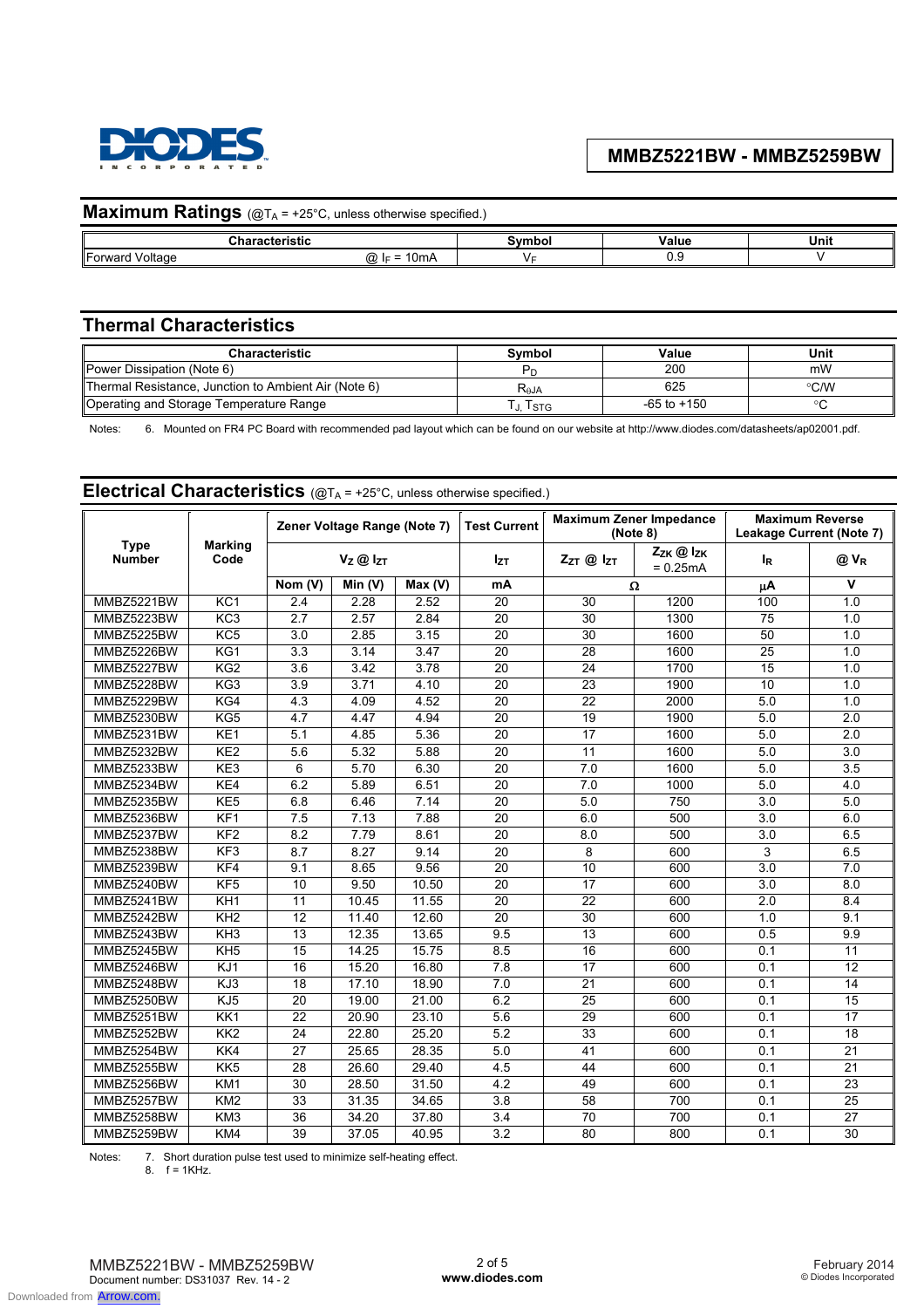



Fig. 5 Typical Zener Impedence Characteristics





MMBZ5221BW - MMBZ5259BW Document number: DS31037 Rev. 14 - 2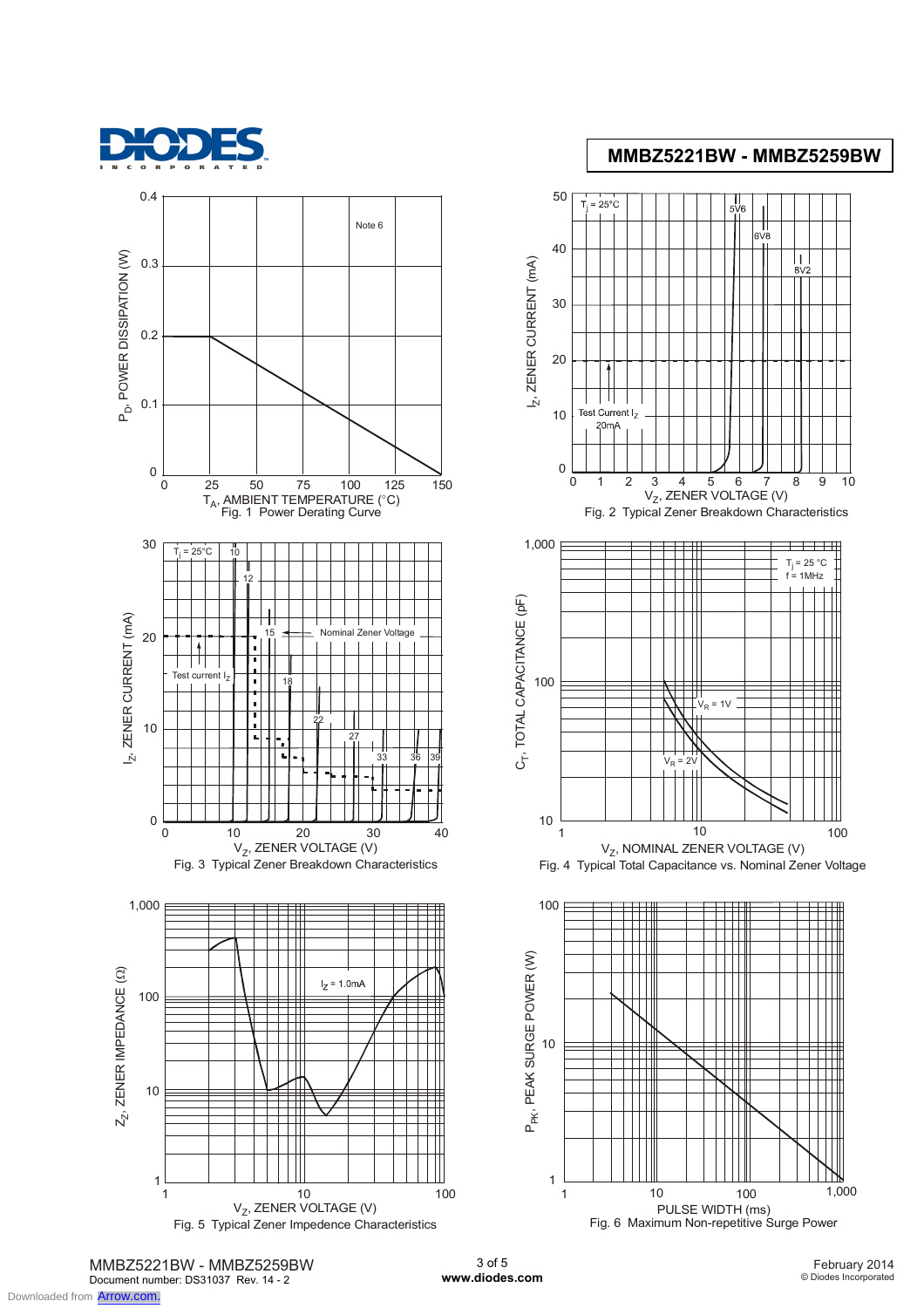

### **Package Outline Dimensions**

Please see AP02002 at http://www.diodes.com/datasheets/ap02002.pdf for latest version.



| <b>SOT323</b>        |      |      |      |  |  |  |  |
|----------------------|------|------|------|--|--|--|--|
| Dim                  | Min  | Max  | Typ  |  |  |  |  |
| A                    | 0.25 | 0.40 | 0.30 |  |  |  |  |
| в                    | 1.15 | 1.35 | 1.30 |  |  |  |  |
| C                    | 2.00 | 2.20 | 2.10 |  |  |  |  |
| D                    |      |      | 0.65 |  |  |  |  |
| G                    | 1.20 | 1.40 | 1.30 |  |  |  |  |
| н                    | 1.80 | 2.20 | 2.15 |  |  |  |  |
| J                    | 0.0  | 0.10 | 0.05 |  |  |  |  |
| κ                    | 0.90 | 1.00 | 1.00 |  |  |  |  |
| L                    | 0.25 | 0.40 | 0.30 |  |  |  |  |
| м                    | 0.10 | 0.18 | 0.11 |  |  |  |  |
| α                    | 0°   | 8°   |      |  |  |  |  |
| Dimensions in<br>ΔIΙ |      |      |      |  |  |  |  |

# **Suggested Pad Layout**

Please see AP02001 at http://www.diodes.com/datasheets/ap02001.pdf for latest version.



| <b>Dimensions</b> | Value (in mm) |
|-------------------|---------------|
|                   | 28            |
| x                 | 07            |
|                   | 0.9           |
| r                 | 19            |
| Е                 | 1.0           |